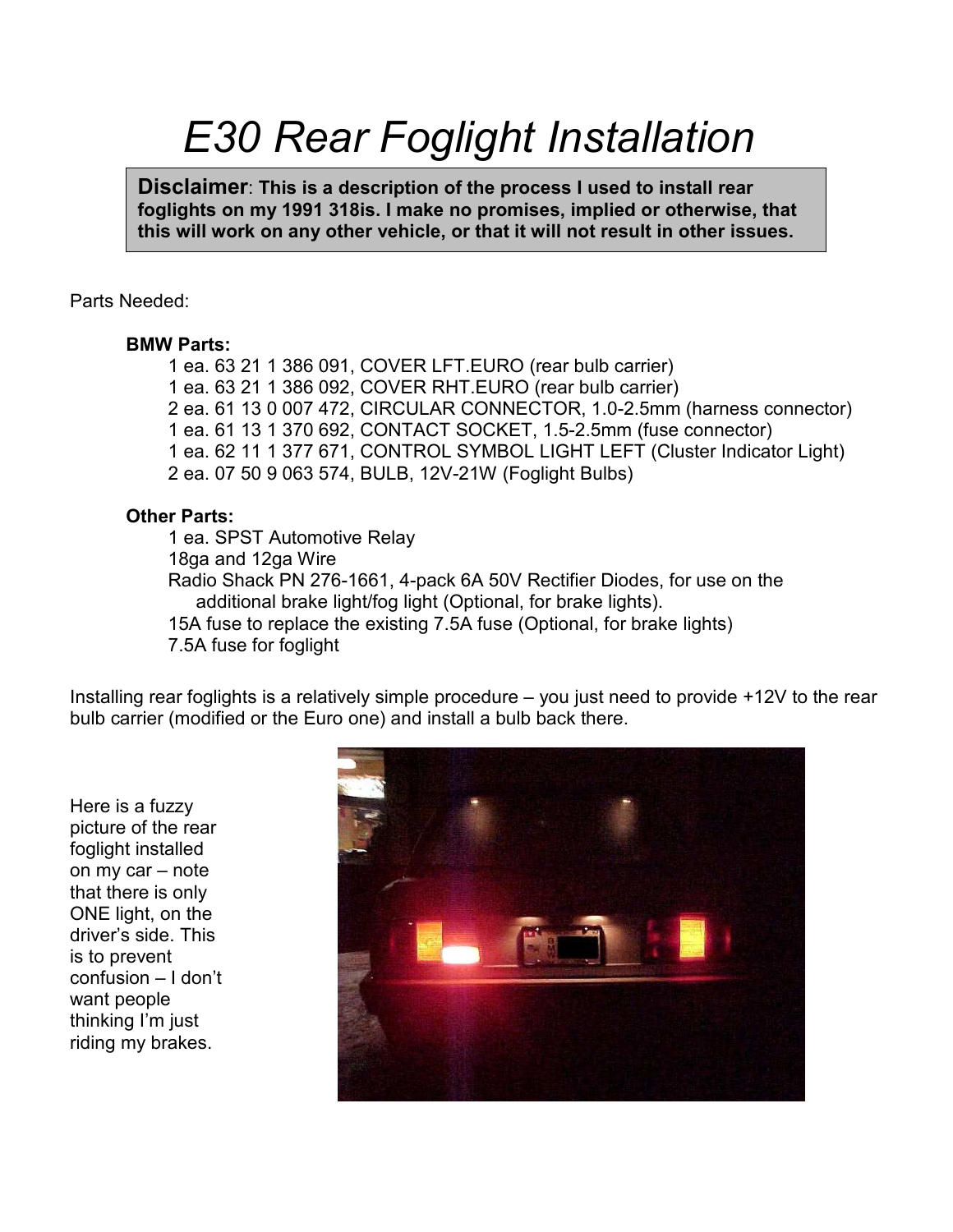Here is a picture of the rear of the car with the brakes on – notice I now have two additional lights when I step on the brakes – I added the inboard lights when I added the foglight.



You can either wire the foglight up to just be a foglight, or you can set it up to be both a foglight and additional brake lights. Again, without getting into many details, the recommended procedure is to wire a SINGLE bulb up for the rear foglight, on the driver's side. For the complete story, see http://dmses.dot.gov/docimages/pdf82/176157\_web.pdf.

#### Obviously, you will be making changes to your car's electrical system. If you aren't comfortable doing this, find someone who is, or don't do it! The risk of either damaging something or burning your car down is relatively small, but it is there.

The basic procedure is that you install a switch on the dash that controls when the rear foglight is on. This will involve adding some wiring, adding the switch, and possibly replacing some parts. You can also hook the rear foglight up so that it only comes on when the front foglights are on, if you so choose, but I did not do that and won't provide any details about that here. I'll be covering how to set up the lights so that you have both additional brake lights and a single rear foglight bulb.

The last page has a simple circuit diagram. It's not pretty, but it works. Review the diagram as you go, and confirm wire colors and circuits with the appropriate schematic for **YOUR VEHICLE** before you cut into any wiring. Just because it's a green wire with a red stripe in my car doesn't mean it necessarily is in your car. Verify your schematic by following the actual wires on your car – it pays to be cautious here.

### Disconnect the battery before performing any modifications to the electrical system!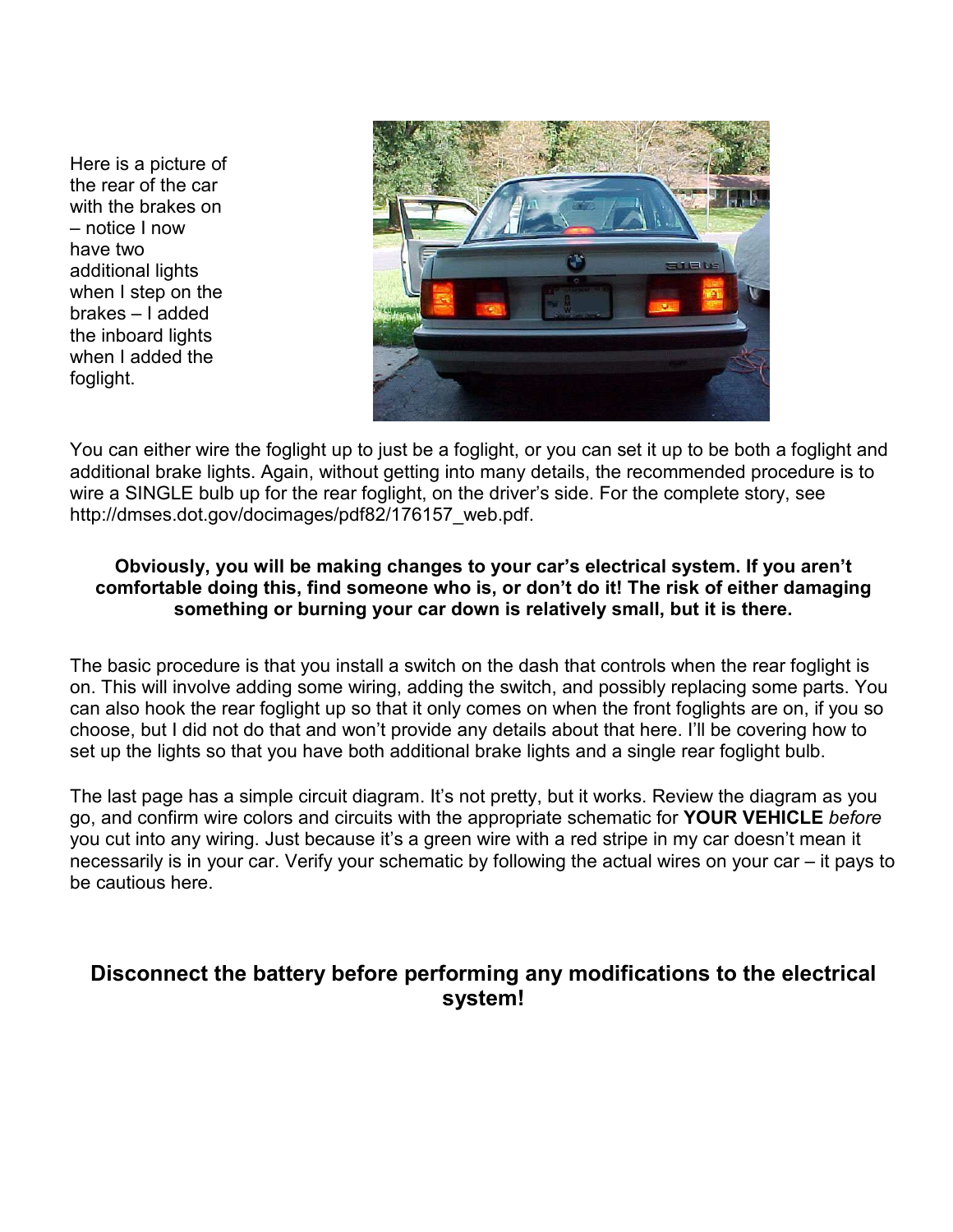1. Here is a picture of the stock taillight bulb carrier, which can be modified to power the foglight bulb. It is easier to just buy the euro bulb carrier, which has the provisions already included.



2. This is the euro bulb carrier – note that the wiring is all there. To modify the existing carrier, you will need to use some stiff wire to duplicate the run, and source the connector itself someplace. It is easier to use the Euro carrier.

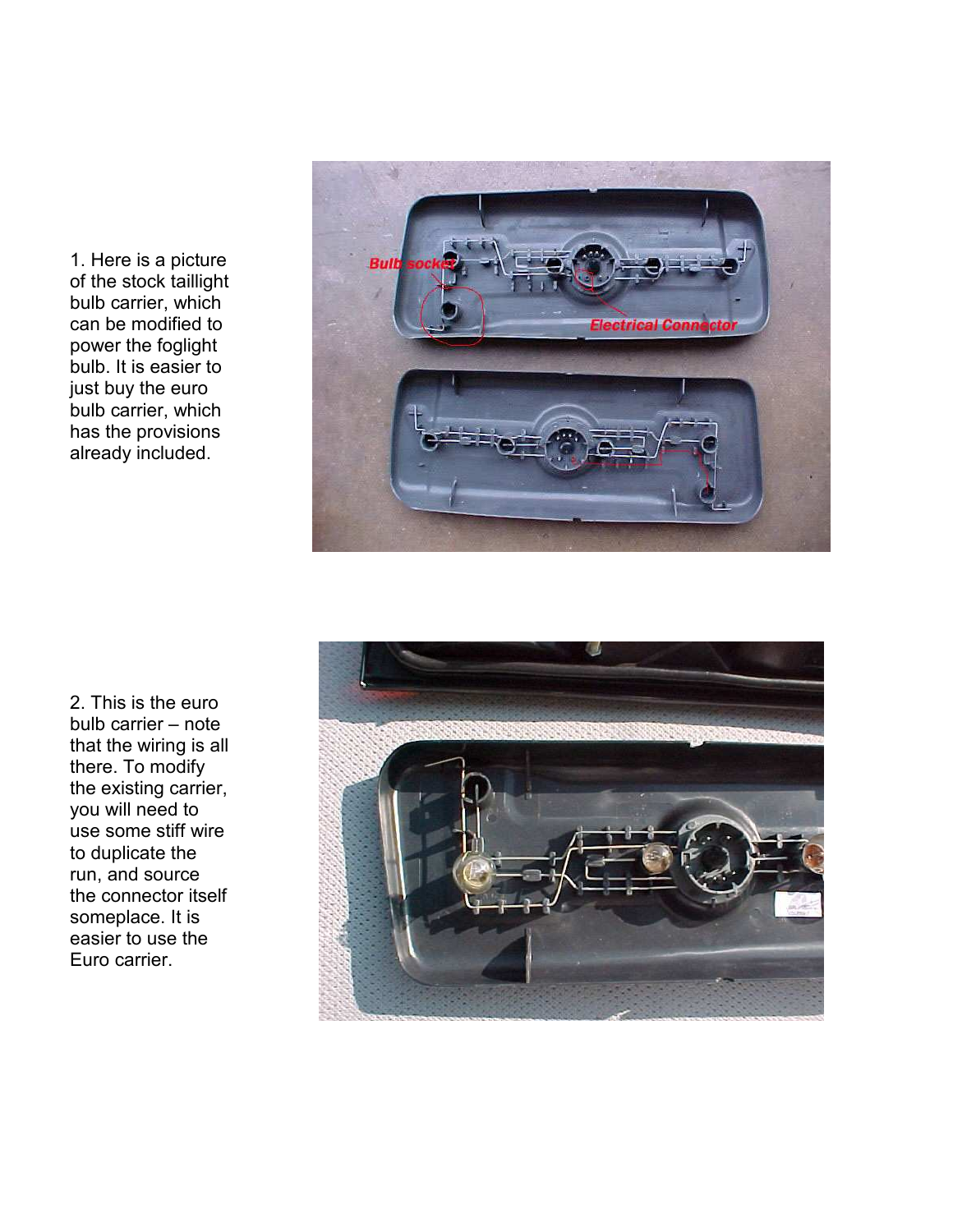3. First, knock out the blank where the foglight bulb will go. I used an X-acto knife to carefully scribe around the hole, then knocked the plug into the taillight housing and fished it out. In this picture, the blank came from the bottom hole on the left side.



4. Next, you will need to either modify your bulb carrier, or throw it out and get out the spanking new euro one. Swap your bulbs over to the new carrier and install your new foglight/brakelight bulb.

5. On to the wiring. Starting from the front of the car, pop the cap off of the auxiliary fuse block, located next to the fuses under the hood. It's the small one with the black cap, and should be clipped to the inboard side of the fuse box.

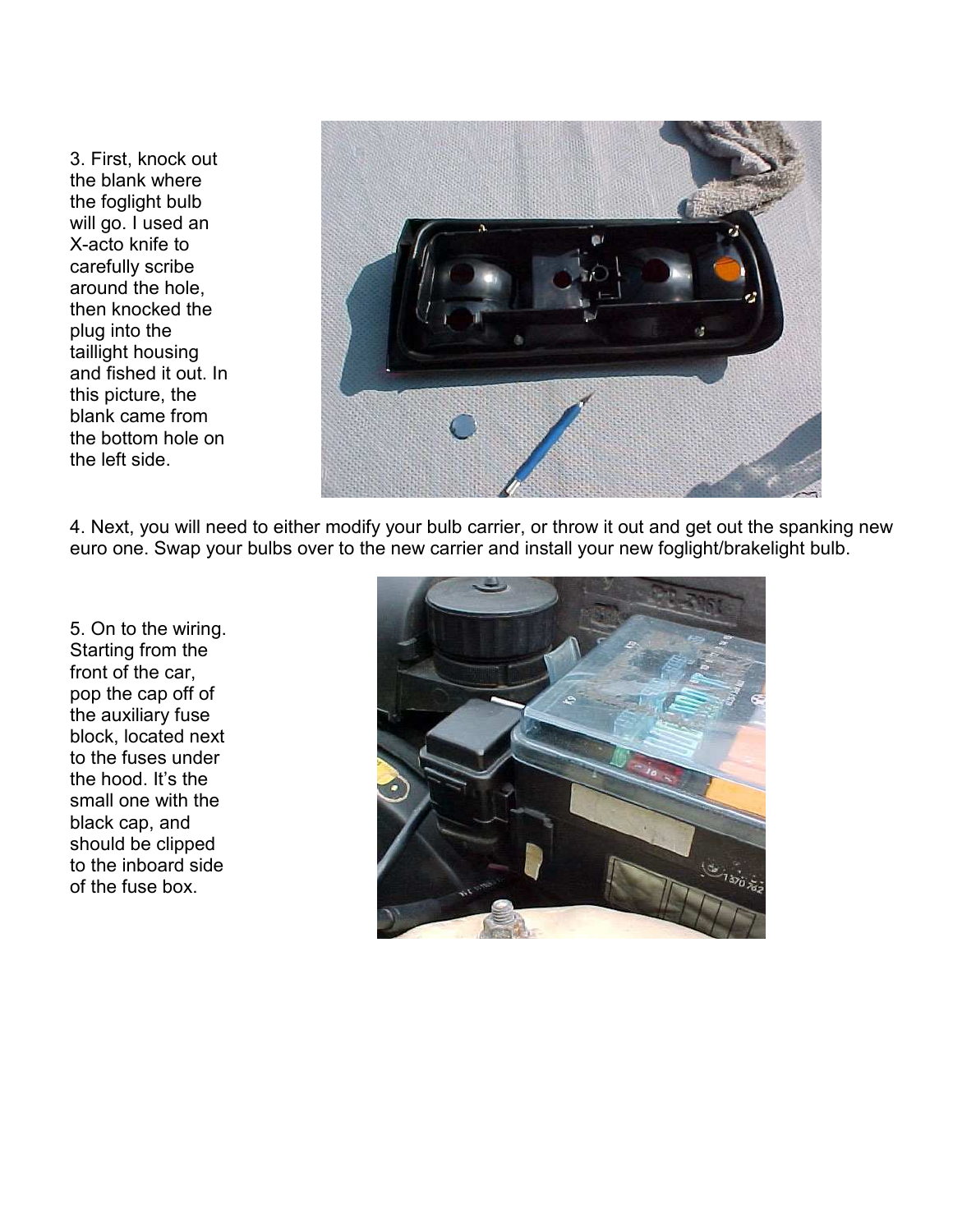6. Here is the auxiliary block with the cap off and a fuse in place. You should find that there are two wires already run to this block – one is constant +12V, hot all the time, the other is keyed +12V, hot only when the key is in run or start. You want this one, unless you want to run your battery down if you forget to turn the light off.



Alternatively, you can pull +12V from somewhere under the dash, if you don't want to run wires through the firewall.

7. Feed an 18ga wire up through the rubber boot (if you have it) on the bottom of the auxiliary fuse block, then crimp connector 61 13 1 370 692 (#19 here) to the end of the wire. Push the connector up into the auxiliary fuse block body from behind – it will snap into place, and you now have a place to put a fuse. I used a 7.5A fuse, probably overkill, since this is only providing a control current, but it works. Feed the wire through the firewall to the driver's side footwell.

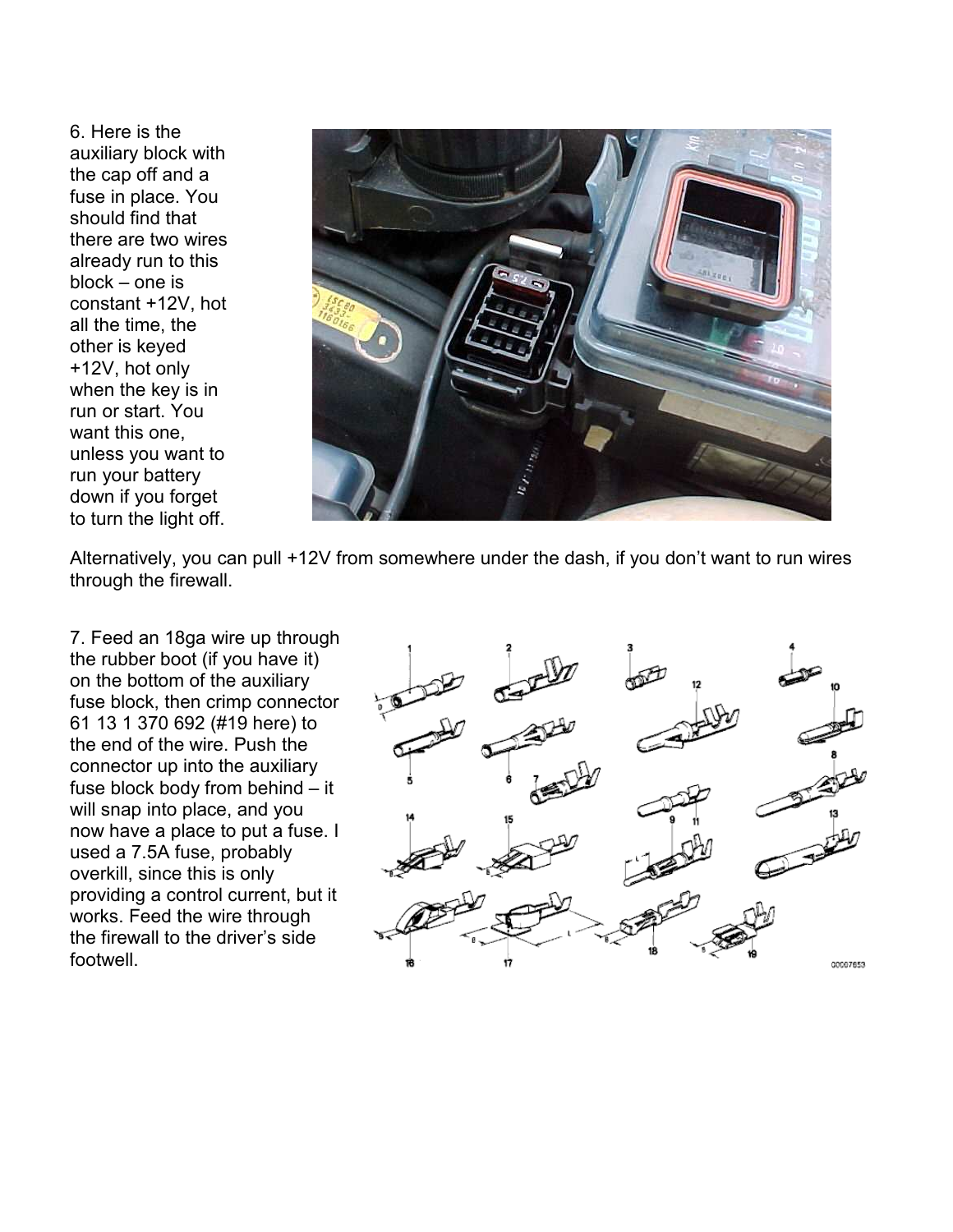8. Run the wire to your switch. I used a euro two-button switch (#4 here), to maintain the stock appearance inside the car. You don't really need to do this, but the euro switch isn't really that much more expensive than a regular toggle switch, so you may as well use it.



The euro switch has four terminals on the back – one pair for the front lights and one pair for the rear lights. I was unable to source the correct connector body to just plug into the back of euro switch, so I soldered female spade connectors to both sets of wires (front and rear, two each), covered them in heat shrink tubing, and plugged them directly onto the switch terminals. For the front foglight wires, I soldered male spade connectors to the other end of a pair of wires and inserted them into the existing foglight connector body. See the rough diagram below.

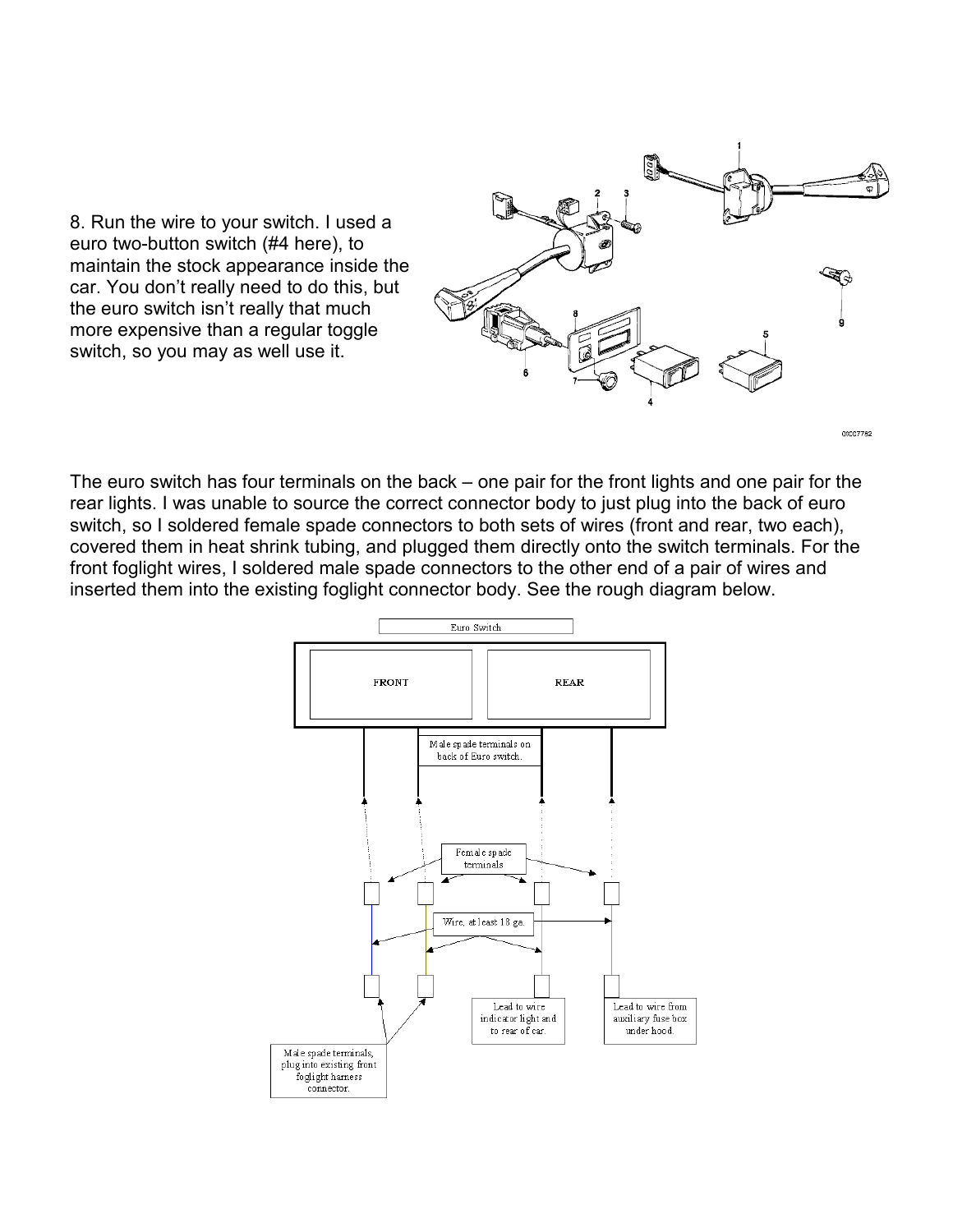9. It doesn't matter which side of the switch you go to – either terminal will work. Run a wire out from the other terminal on the switch – this will be your lead to the rear of the car and to the indicator light, if so desired.



If you don't want a dash indicator light, skip to step 21.

10. If you do want an indicator light on the cluster, you will need to do some more wiring – there doesn't seem to be any wiring provision in the US models for an indicator light on the dash for the rear foglights, just as there is no provision for the harness. The instrument cluster circuit board, however, does appear to support the rear foglight indicator.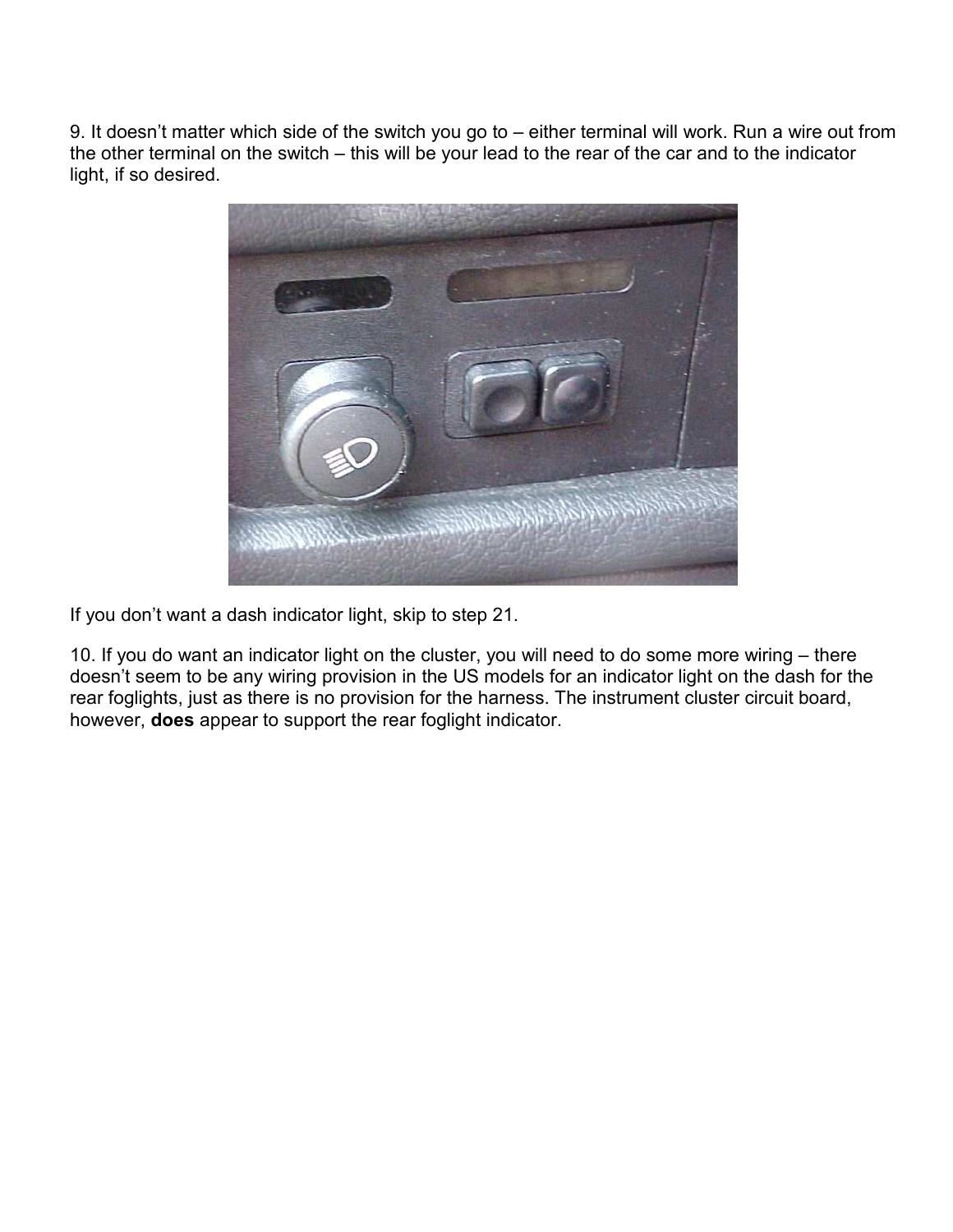11. In order to have the correct symbol on the cluster, you'll have to remove the instrument cluster and replace the indicator panel on the left side of the cluster, which also contains the CHECK ENGINE graphic. When I made the change over, I lost my CHECK ENGINE, replaced by a solid green block. No great loss.



12. Remove the cluster (carefully!) and place it face up on your workbench. I won't provide details on removing the cluster – check your Bentley for the appropriate instructions. If you have an airbagequipped vehicle, you **MUST** take the necessary precautions to ensure the airbag does not deploy! Don't take any shortcuts here.

13. I don't have any pictures of that portion of the install, but it is pretty straightforward. Slide the existing plastic lens piece out and slide the new one in, PN 62 11 1 377 671, number 12 in this picture.

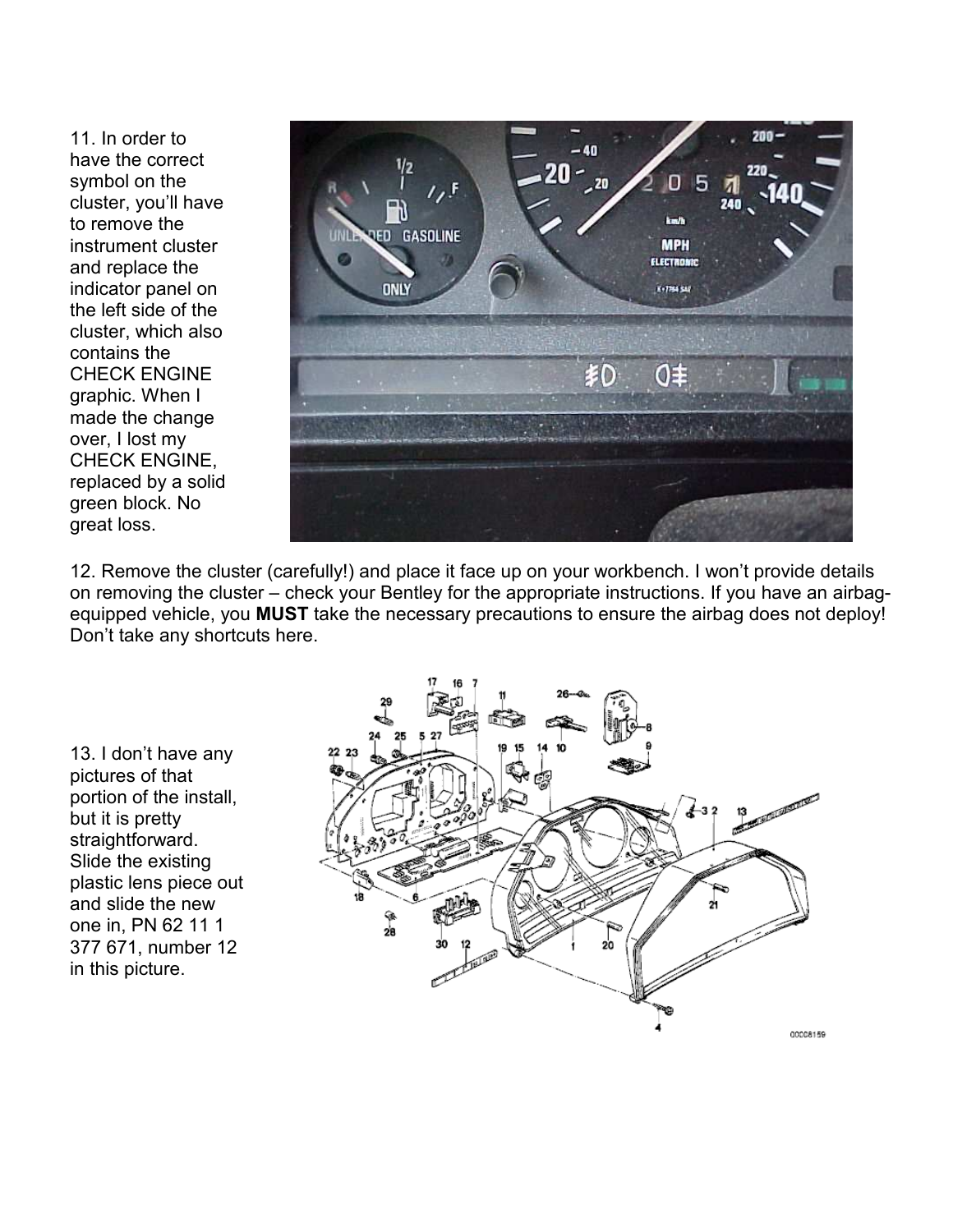14. There are two ways to wire a light bulb behind that display panel you just installed: what I did, and what I suspect is the correct way. Following the circuits on the printed circuit board indicates to me that you may be able to light a warning light bulb when you turn on the rear foglight by adding one terminal to the instrument cluster connector and running it off of the switch. Alternatively, you can do what I did, and add a pigtailed bulb into the socket on the back of the cluster, disregarding the existing circuitry.

15. If you go the pigtail route, you MUST MAKE CERTAIN that every time you put the bulb in, you have it oriented the correct way – GROUND ON TOP. If you accidentally put the bulb in with the ground lead on the bottom, you will cook your PCB, or at least part of it. Read on.

16. Flip the cluster over – put it on a towel, so you don't scratch the irreplaceable face. On the backside of the cluster, you'll see where the bulb is supposed to go. In the picture to the right, I have installed the pigtailed light detailed below.

17. One side of the cluster connector is ground, one is  $12V - if you are$ going to install the pigtailed indicator lamp as I did, you need to make sure that the lead that goes to ground is facing the TOP of the instrument cluster, as indicated here.



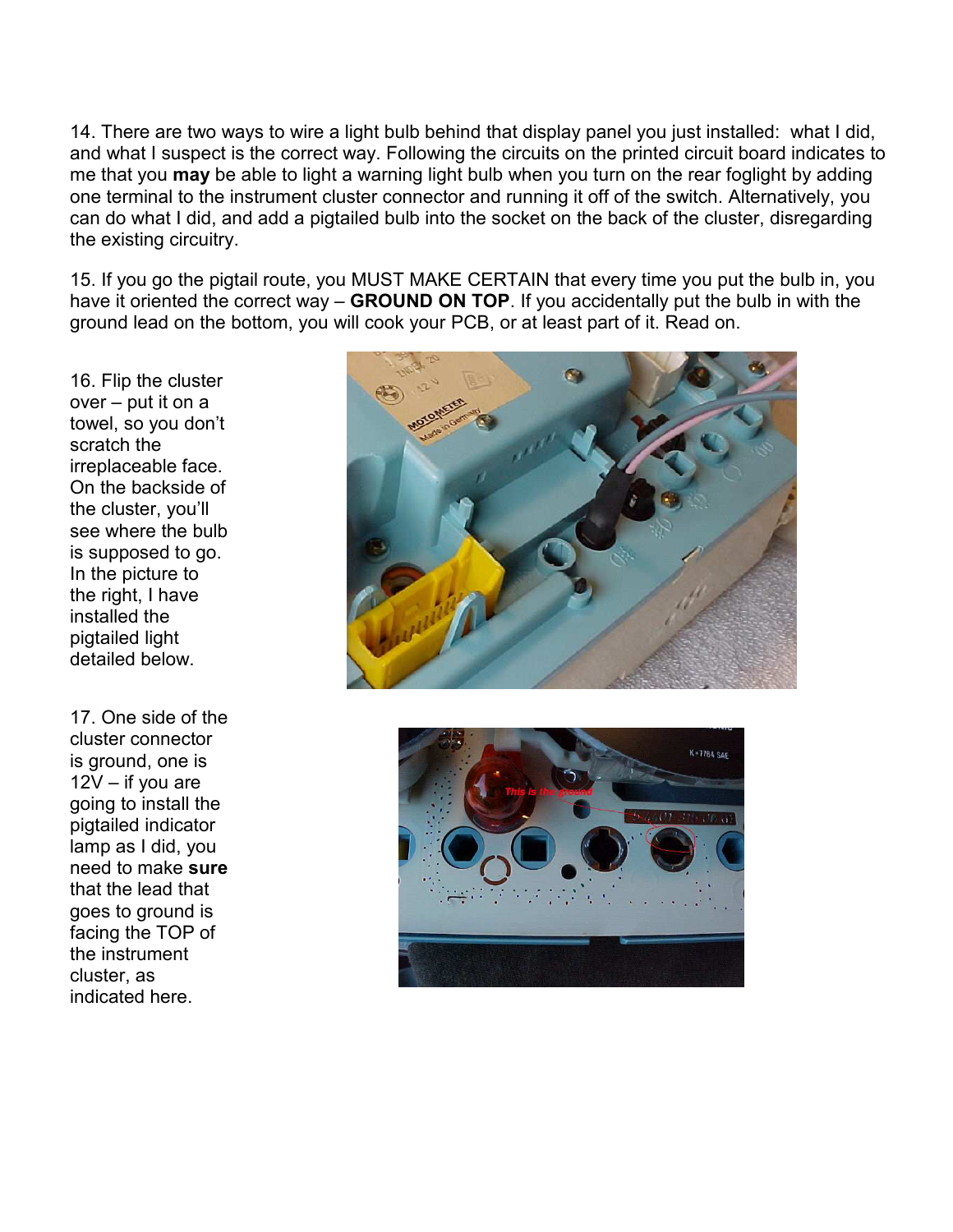18. You can see the trace I burned out when I put the bulb in wrong. I believe that you can use the existing PCB to power the rear foglight indicator light, but I haven't tried it yet – so be careful! Look at the trace of red, blue, and green dots – they follow the circuits on the PCB. The red dots are, I believe, the trace that will allow you to run the rear foglight indicator without pigtailing the light.

19. According to the way the trace goes on the PCB, I believe that if you supply 12V to the connector shown in this picture, it should light the rear foglight indicator. As I said, I haven't tested this.

20. To make the pigtailed bulb I used, solder the wire from the switch to one side of the 3W indicator bulb, and then solder another wire to the other side to go to ground. Here is the modified bulb on top, original bulb on bottom. Again, make sure you put the ground wire on the TOP if you do this!

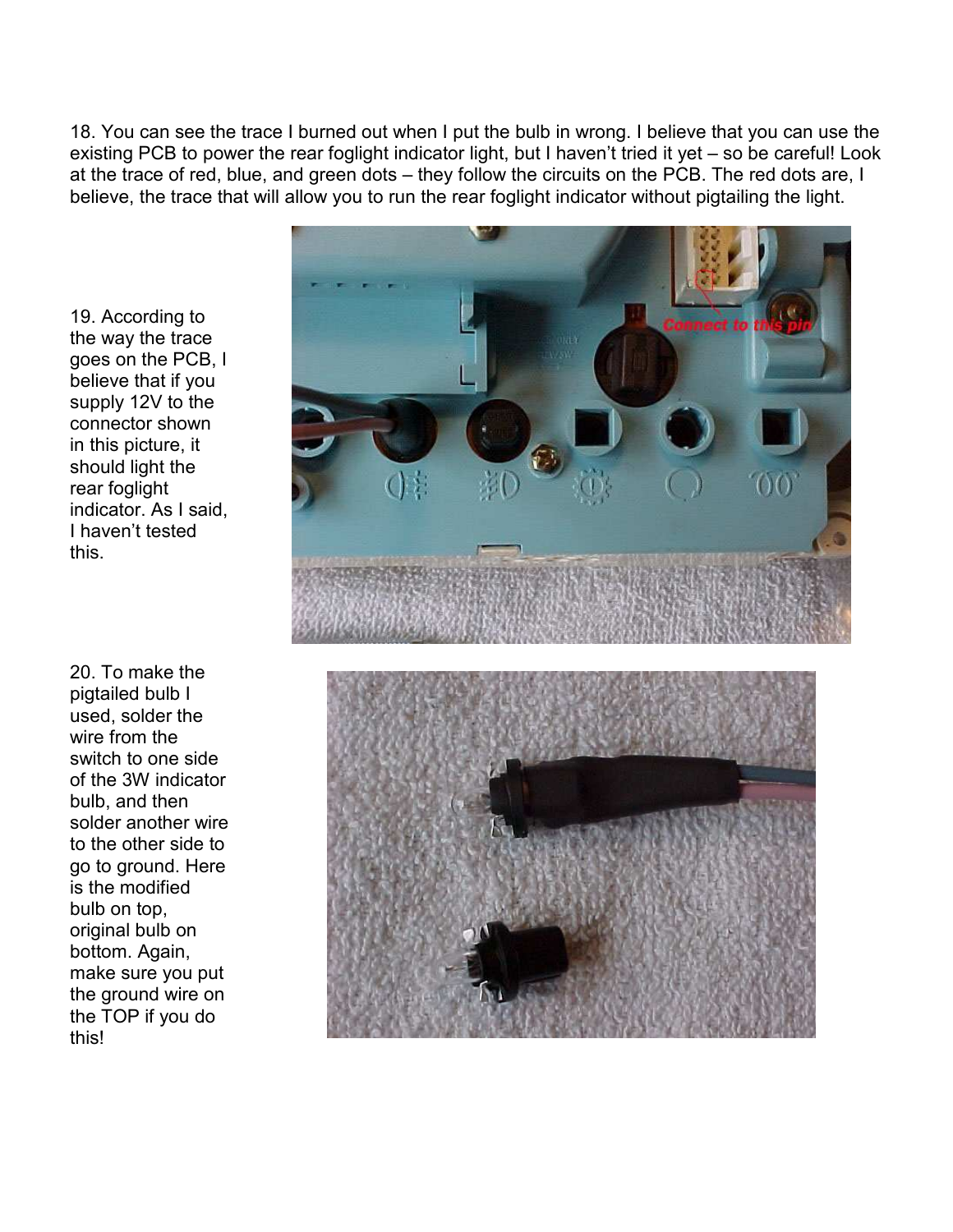21. I split the wire coming from the switch, and ran one end to the pigtail/indicator light as shown, and the other end to the trunk. I crossed over to the passenger side under the rear seat, and then followed the existing battery cable into the trunk itself.

22. Once in the trunk, I installed a relay on the fuel door popper bracket and ran my control wire to it. This went to terminal 85. Terminal 86 goes to ground, terminal 87 gets the lead to the foglight, and terminal 30 gets the fused lead from the battery. I used 12ga wire here, again probably overkill, but bigger is better!



23. Run the wire from terminal 87 to the driver's side taillight, along the same path as the existing wiring harness (back wall of trunk, behind trim panel). Remove the connector body from the taillight housing by squeezing the clips together and pulling it out.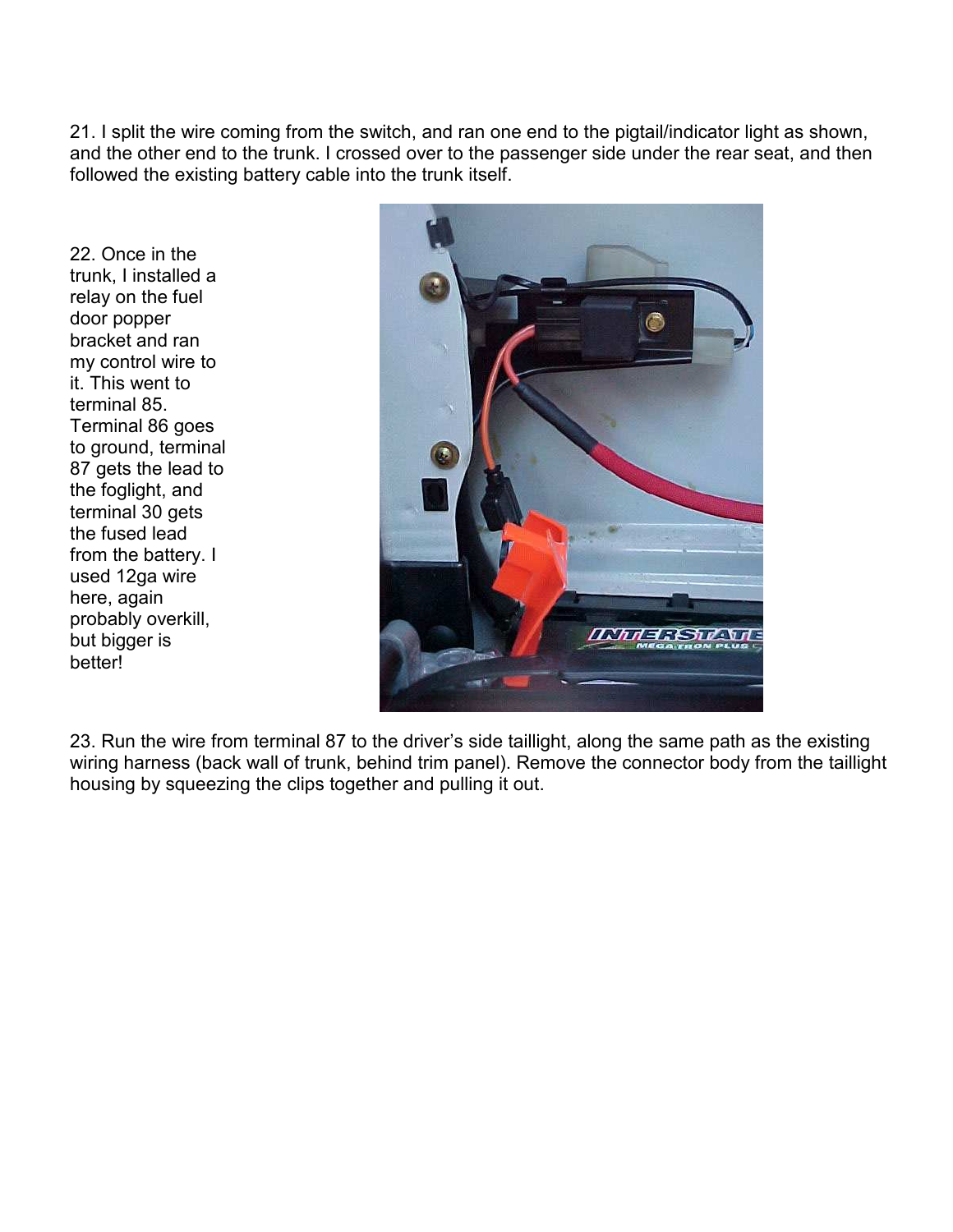24. Looking at the connector body here, the hole at the "5 o'clock" position corresponds to slot 6, as numbered across the bottom of the connector body. Connector 61 13 0 007 472 has the correct terminal and snaps into the connector body, the green/black wire in the picture.



25. This connector has about 8" or so of wire leading to it. This terminal will snap right in to the housing – make sure that it is properly aligned when you snap it in, you apparently need a special tool to remove it once it is in. If you will only be using your foglight bulb as a foglight, you are about done – solder the green/black wire to the wire leading from terminal 87, snap the terminal into the harness connector, install the bulb carrier, and fire it up. You should have a foglight on the back now.

# If you are installing only the rear foglight, you are done! Congratulations, you are now more visible from the rear in the fog and rain!

26. If you are going to do what I did, which is to use these bulbs as both a rear foglight AND additional brake lights, there is more work to be done – namely, you have to isolate the foglight circuit from the brake light circuit, and tap into the brake light circuit on both sides.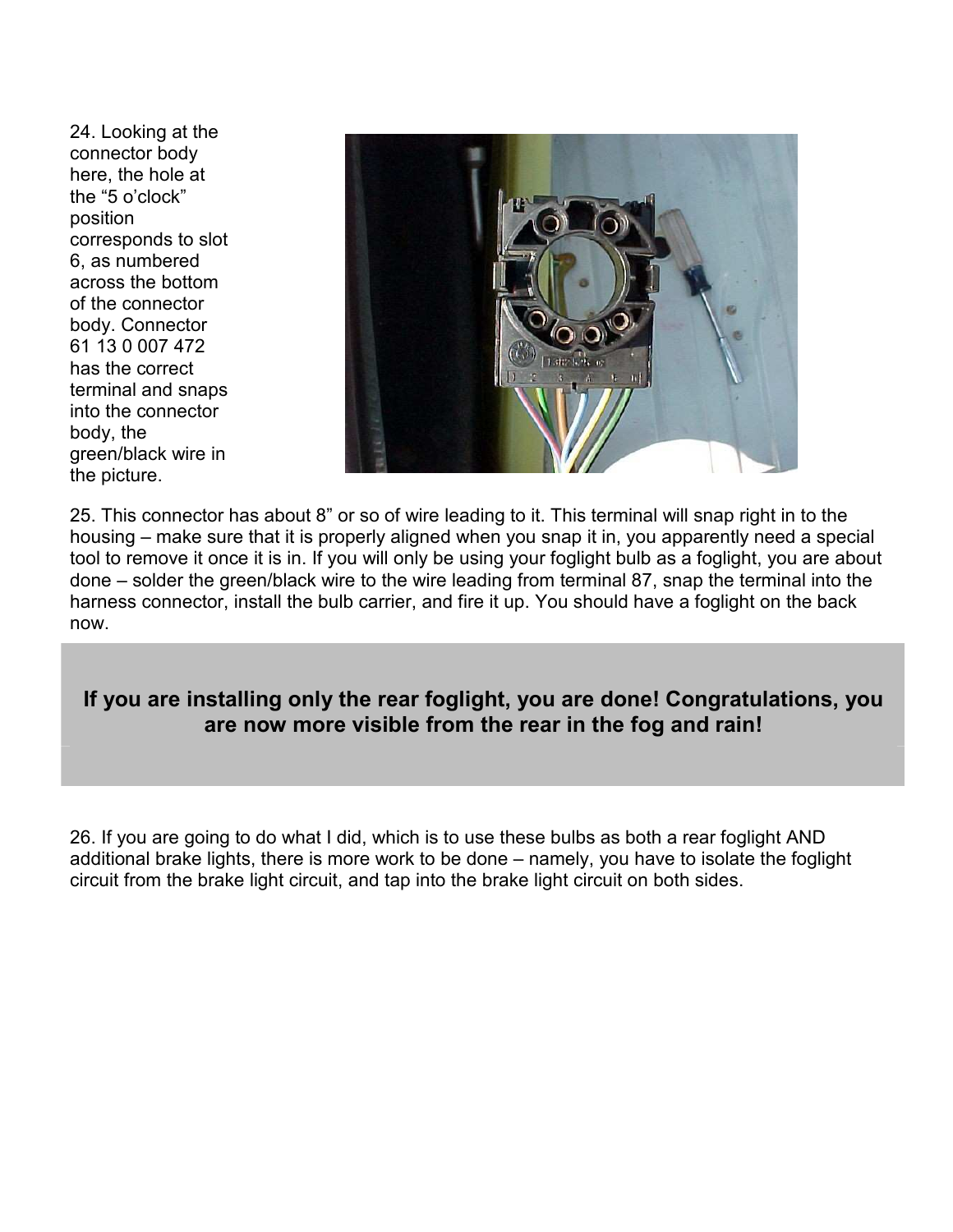27. To add the brake light function, you'll be tapping in to the existing brake light wiring. Slice the insulation off of the green wire with the red stripe on the passenger side harness that leads to the taillight connector. Solder one end of the wire on connector 61 13 0 007 472 in to this wire, then wrap it back up with electrical tape. If you are going to buck conventional wisdom and advice and install foglights on both sides, you'll need blocking diodes on each light, as below.

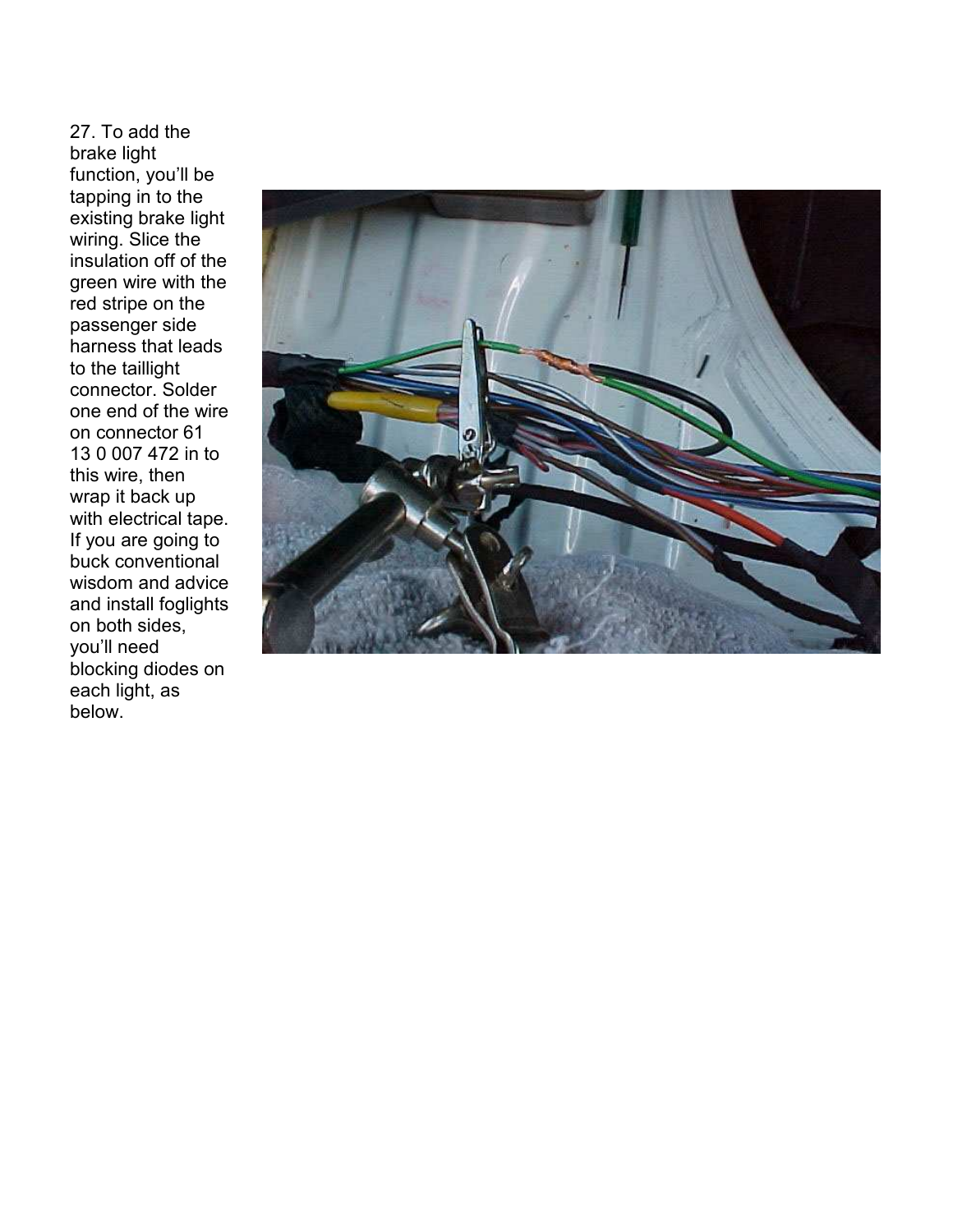28. On the driver's side, you'll need to add a diode to block the current between the new foglight wire you installed and the brake circuit – you don't want your brake lights illuminating when you turn on the foglight! The light on the passenger side is not going to be hooked in with the foglight wiring at all, so there is no need to add a diode to it.

29. Note the orientation of the diode – the orange wire is coming off of terminal 87 of the relay and leads to the new socket you added to the connector body. The black wire with the green stripe goes to the brake circuit, same as the passenger side (green wire with a red stripe). Solder the diode in place, then solder the black wire with the green stripe to the green wire with the red stripe.



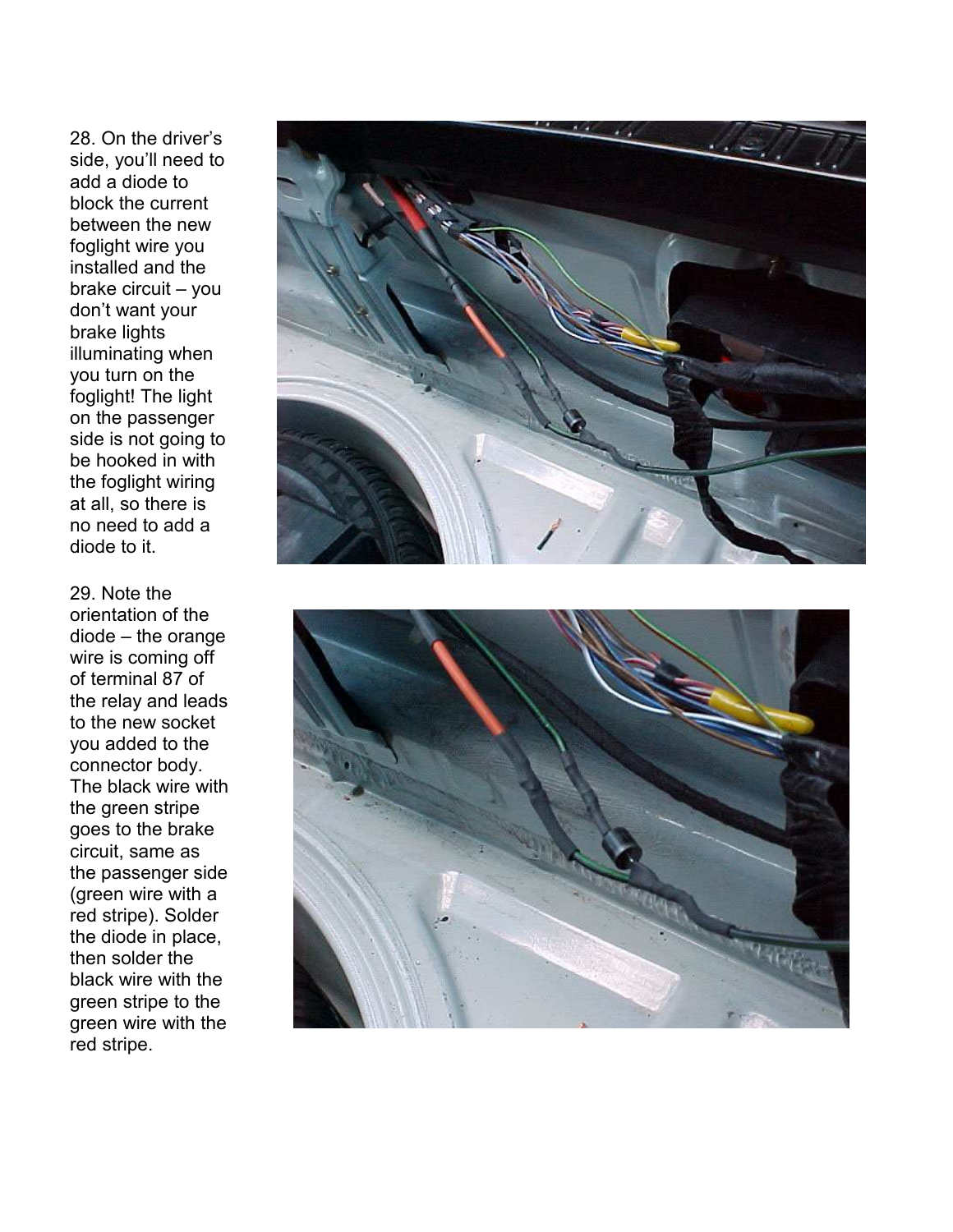30. Remove the existing 7.5A fuse for the rear brake lights (should be fuse number 6) and replace it with a 15A fuse – remember, by adding two more stop lamp bulbs, you've doubled the number of lights that come on when you hit the brakes (not counting the CHMSL). The wiring should be more than capable of handling the load on the circuit. It is your car, though, not mine, so make sure that you are comfortable with the wiring handling the extra load. If not, fix it – I assume no liability if your car turns into a Pinto when you step on the brakes. Having said that, I've been driving mine for more than a year with no signs of problems.

31. You should be done – make sure that you have completed all of the connections, install the bulb carriers, hook the battery back up, and give it a shot. You should have two extra brakelights, and a rear foglight. Congratulations! Button it all back up and wait for a foggy morning!

# Questions, comments, etc. can be sent to me at the following email address: ak96SS@gmail.com. Good luck!

# John in MD – 1991 318is on Roadfly.com AK96SS on Bimmerforums.com AK96SS on M42Club.com